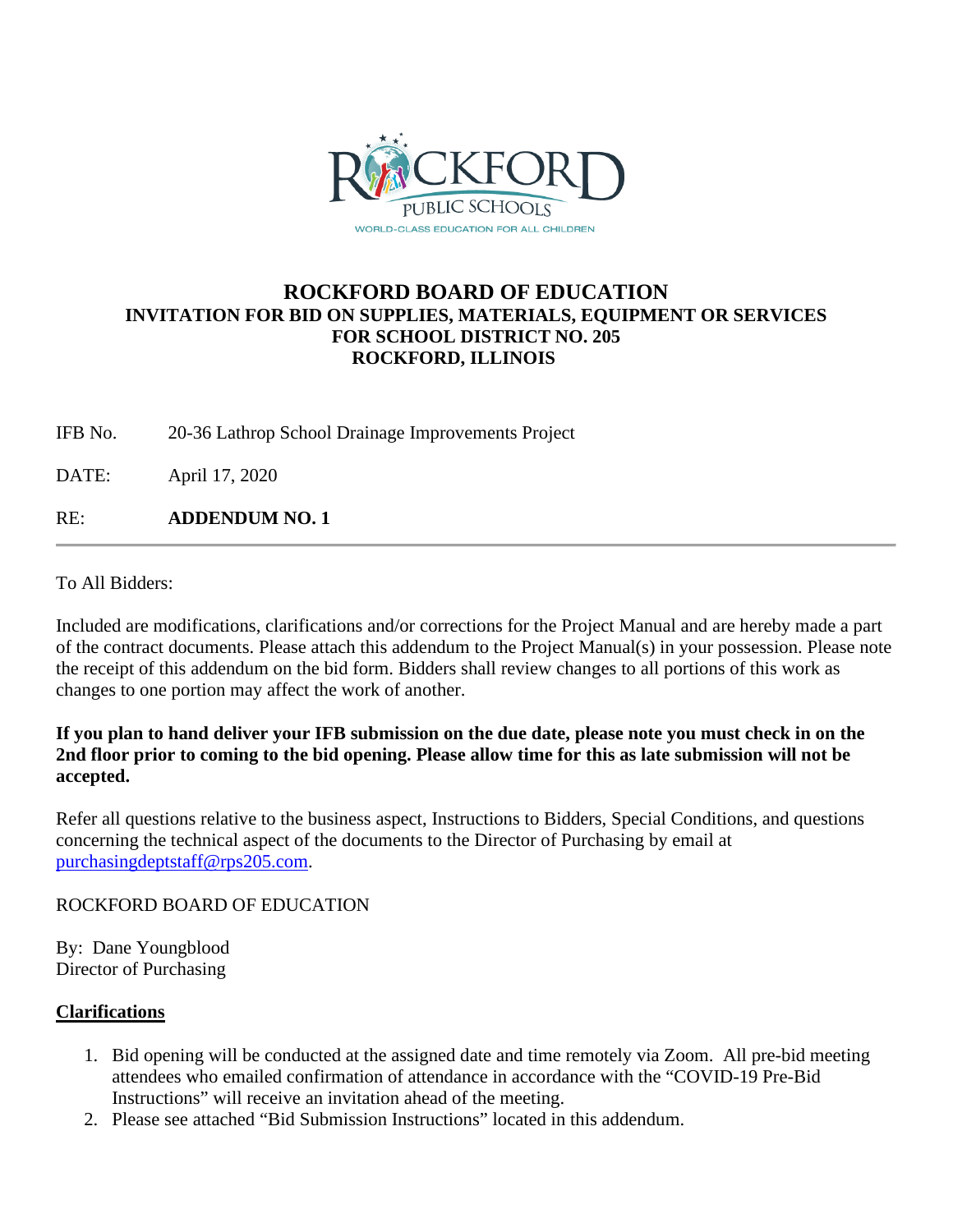#### **ADDENDUM NO. 1**

#### TO THE BID SET AND SPECIFICATIONS FOR Rockford Public Schools – IFB NO. 20-36 Drainage Design at Lathrop Elementary School Pre-Bid Date: April 13, 2020

#### **CLARIFICATIONS**

Per Public Act 100-1177 in the State of Illinois - Pursuant to Prevailing Wage Act the contractor and its subcontractors are obligated to file certified payrolls through IDOL's portal. In addition, the contract documents may require the contractor to provide to the public body copies of all certified payrolls filed through IDOL's portal.

#### **BID SUBMISSION INSTRUCTIONS**

Due to COVID-19, RPS 205 is highly discouraging hand submission of bids. For the safety of everyone involved, including RPS staff and contractors, we would prefer bids be submitted via US Mail, FedEx or UPS. If any bidder absolutely cannot mail their bid, please carefully follow the directions below for delivering them in person to the Administration Building.

- 1. On the day the bid is due bids can be hand delivered anytime after 8:00 AM and before the bid opening begins. Bidders must take the elevator from the lobby to the 2nd floor, and only one person is permitted on the elevator at a time. Between the elevator and the security desk there will be a container labeled for bid drop-off. Please leave the bid in the container and exit the building. It is highly encouraged that bidders do not turn in bids immediately before the bid opening to avoid several bidders being in the same space at once. If other bidders are present at the time you deliver your bid, you must maintain proper social distancing measures of 6 feet between each person at all times. Please do not hand deliver a bid if you are visibly ill. **All visitors to the Administration Building must wear proper face coverings and gloves.**
- 2. RPS Purchasing staff will conduct the bid opening remotely via Zoom at the assigned date and time. Pre-bid attendees will receive invitations ahead of the bid opening. **Bidders will not be allowed to attend the bid opening in person.**
- 3. The Director of Purchasing will read the bids aloud, take any questions from meeting attendees, and conclude the meeting. When multiple bids are opened at the same meeting they will be opened and read aloud consecutively.

Thank you in advance for your understanding and cooperation. Please direct any questions to the Purchasing department at [purchasingdeptstaff@rps205.com.](mailto:purchasingdeptstaff@rps205.com)

**END OF ADDENDUM NO. 1** Page 1 of 1 Issued: April 17, 2020 Fehr Graham

O:\Rockford Public Schools\20-104 \Lathrop Elementary School Addendum No 1.docx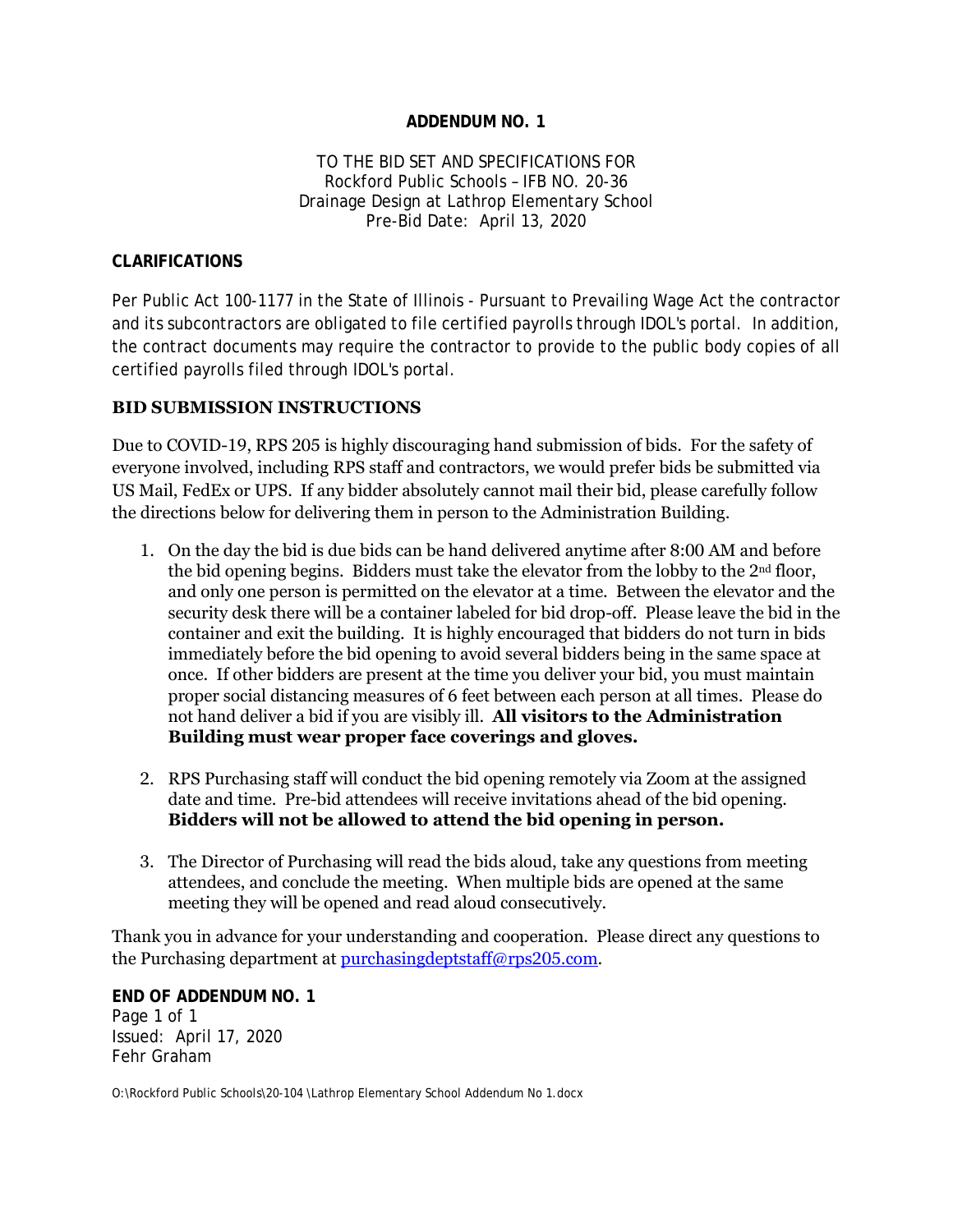# PRE-BID CONFERENCE OPENING STATEMENT

Welcome to the mandatory pre-bid conference for IFB No. 20-36 Drainage Improvements Project at Lathrop E.S. for the Rockford Public Schools.

The purpose of this meeting is to receive input, comments, questions, clarifications and suggested changes relative to this solicitation. As a reminder, the only acceptable changes to the Bid/RFP are formal Addenda published by the RPS Purchasing department. Additionally, the Addendum may address other issues identified by the School District.

The goal of today's meeting is to increase your knowledge of the solicitation as it is written and provide an information mechanism in which you may advise the School District of any changes it should make. Consequently, any changes you wish the Rockford Public Schools to consider must be submitted in writing to the Purchasing department before the deadline as expressed in the solicitation.

We will try to answer as many of the questions as possible. If we cannot answer a question today, we will defer that answer to the published Addendum. Additionally, minutes from this pre-bid conference will be published in the Addendum.

- $\triangleright$  Bid Opening is scheduled for April 28, 2020 at 2:00 pm Rockford Board of Education, 6th floor Conference Room. Late bids will not be accepted. Faxed or emailed bids will not be accepted.
- $\triangleright$  Board Approval May 12, 2020.

.

- $\triangleright$  Bid RFI Procedures All written correspondence during the bid process MUST be sent to Dane Youngblood, Director of Purchasing, via email at PurchasingDeptStaff@rps205.com. Last RFI will be accepted until April 20, 2020 at 12 pm. Last addendum will be issued by April 22, 2020 at 4:30 pm.
- $\triangleright$  Addenda will be emailed to all attendees at the pre-bid conference, posted on the RPS website and Demand Star.
- > PLEASE reference the REQUIRED FORMS CHECK LIST for all documents that must be submitted with your bid offer form. All forms must be properly completed, signed and submitted or your bid will be deemed non-responsive.